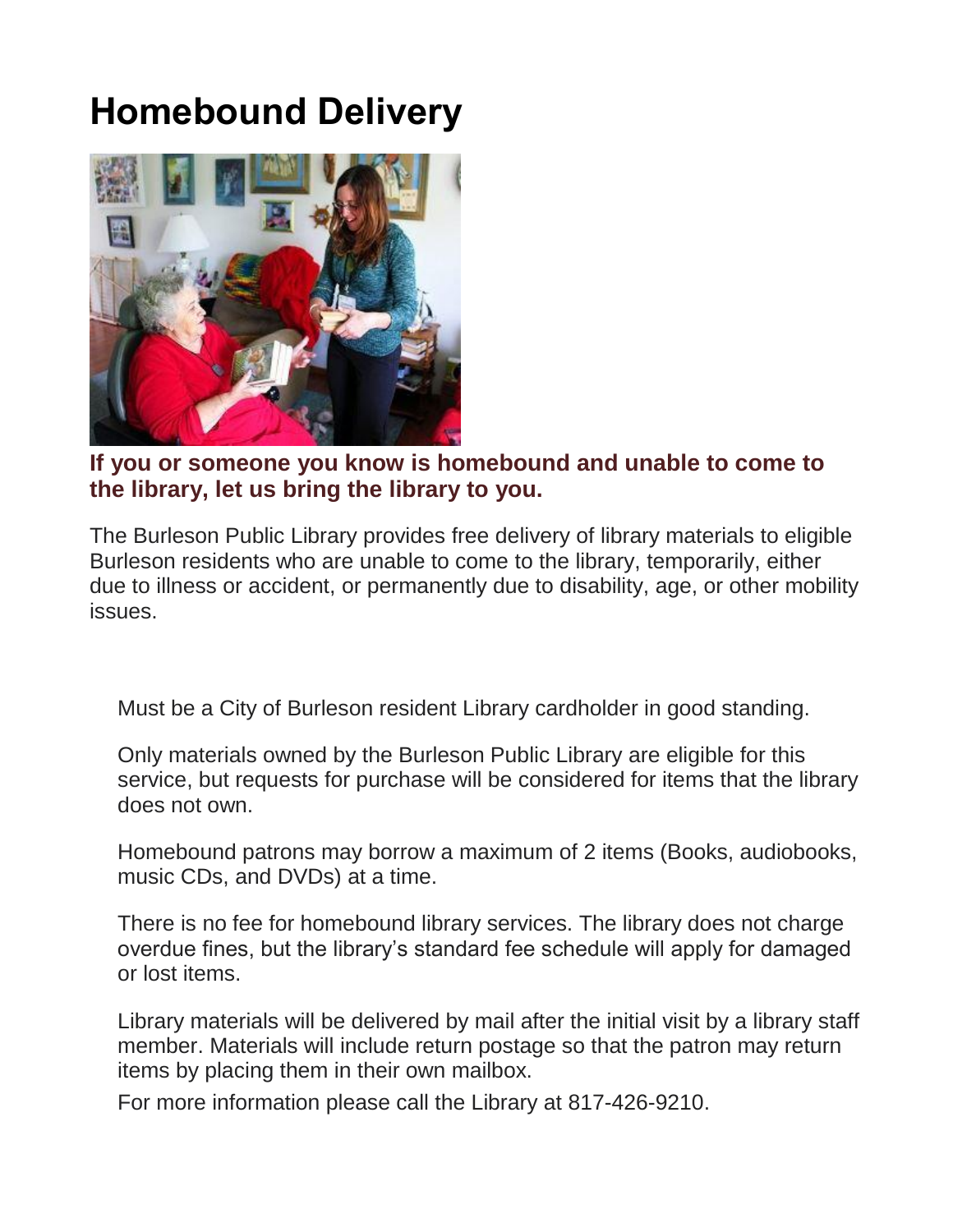## **Homebound Reader's Profile**

| <b>GENRES:</b> (1=low interest 3 = high interest) Literary Fiction______ Mysteries_____<br>Fantasy______ Historical Fiction______ Romance______ Thrillers_____<br>Action/Adventure______ Horror_____ Inspirational/Religious_____ |  |  |  |  |  |  |
|-----------------------------------------------------------------------------------------------------------------------------------------------------------------------------------------------------------------------------------|--|--|--|--|--|--|
| Science Fiction_____ Urban/Hip Hop_____ Romantic Suspense_____ Western_____                                                                                                                                                       |  |  |  |  |  |  |
| Chick Lit_____ Nonfiction______ Biographies_____ Paranormal_____                                                                                                                                                                  |  |  |  |  |  |  |
| <b>FORMATS (check all that apply)</b>                                                                                                                                                                                             |  |  |  |  |  |  |
| Large Print _____ Paperback _____ Hardback____ Audiobooks_____<br>Digital (We'll teach you!) _____ Any format _____ Other format _____                                                                                            |  |  |  |  |  |  |
| PLEASE CHECK YOUR PREFERENCES: Happy/Light/Uplifting ____                                                                                                                                                                         |  |  |  |  |  |  |
| Dark/Ironic______ Funny ______ Serious______ Safe/Relaxing______                                                                                                                                                                  |  |  |  |  |  |  |
| Suspenseful/Tense______ One Plot Line______ Multiple Plot Lines______ Resolved                                                                                                                                                    |  |  |  |  |  |  |
| Ending Leaves You Thinking Focus on Characters Focus on Action                                                                                                                                                                    |  |  |  |  |  |  |
| and Events______ Just a few characters_____ Many characters______ Quirky                                                                                                                                                          |  |  |  |  |  |  |
| Characters______ Clever Dialogue/Wordplay______ Humorous Situations/Events_____                                                                                                                                                   |  |  |  |  |  |  |
| Slapstick/Physical Humor______ Dark Humor/Irony______ Absurd Humor - Bizarre or                                                                                                                                                   |  |  |  |  |  |  |
| Surreal _______ Series ______ Standalone (not part of a series) _____                                                                                                                                                             |  |  |  |  |  |  |

**SETTING:** Indicate any setting about which you would particularly like to read (country, state, time period)

| <b>PET PEEVES: Sexual Themes</b>                                             |                  |          | <b>Explicit Sexual Content</b> |                | Rough/Obscene |
|------------------------------------------------------------------------------|------------------|----------|--------------------------------|----------------|---------------|
| Language                                                                     | War              | Violence | Death                          | <b>Disease</b> | Religion      |
| Crime Portrayed Sympathetically<br>Dark or Cynical Humor<br><b>Addiction</b> |                  |          |                                |                |               |
| Death                                                                        | Magic/Paranormal |          |                                |                |               |